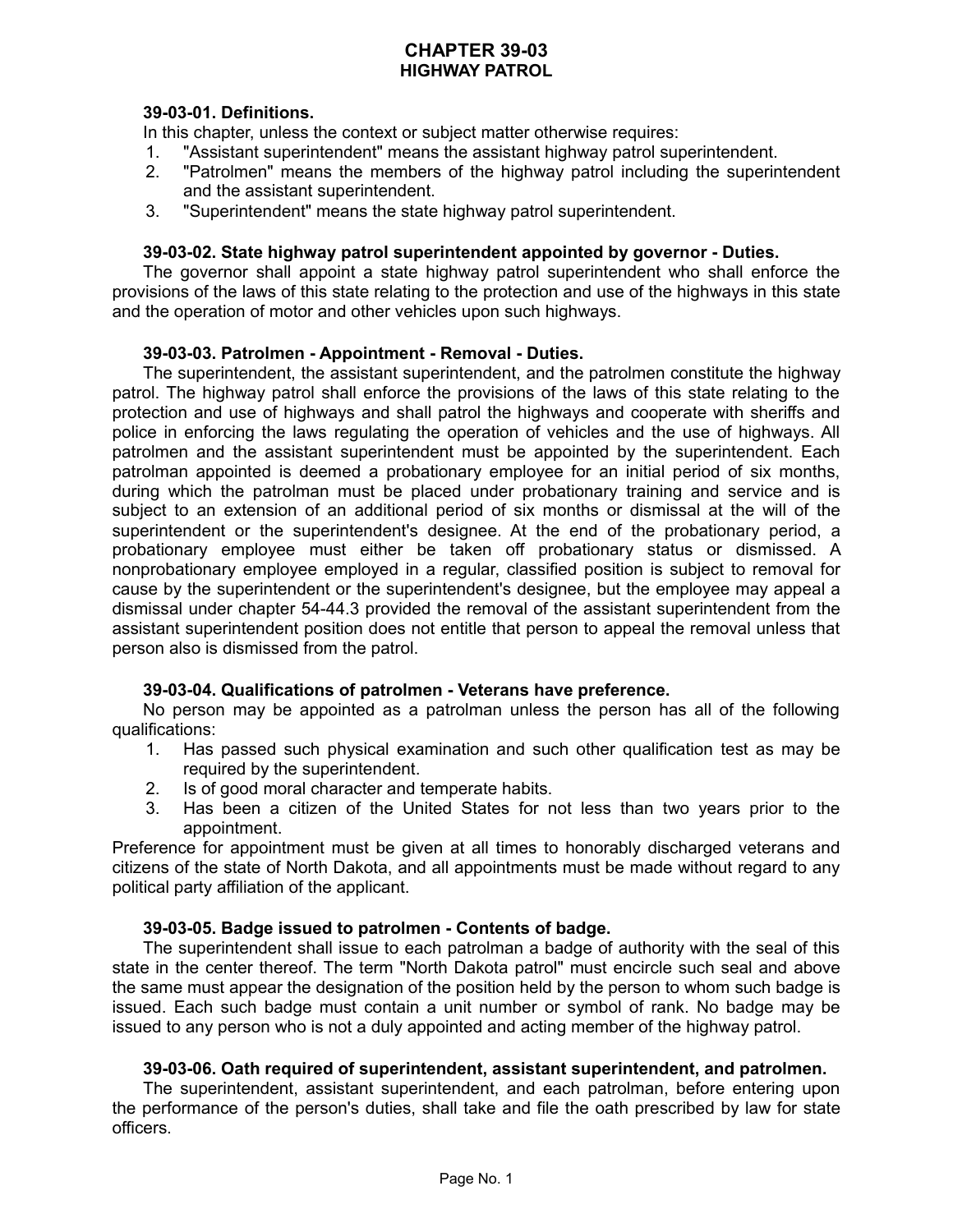## **39-03-07. Salary of superintendent - Limitations.**

The salary of the superintendent must be within the amount appropriated for salaries by the legislative assembly. The salary of the assistant superintendent and each patrolman must be fixed by the superintendent, and must be paid in the same manner as other state employees are paid.

### **39-03-08. Manner of paying salaries, wages, and expenses of highway patrol.**

All salaries, wages, and other expenses of the highway patrol must be paid by the office of management and budget and state treasurer out of the patrol fund, upon vouchers required by law for the payment of all state expenses, duly approved by the superintendent, and audited and allowed by the office of the budget.

### **39-03-08.1. Contracts - Bids.**

Repealed by S.L. 1999, ch. 332, § 1.

## **39-03-08.2. Requests for bids - How advertised.**

Repealed by S.L. 1999, ch. 332, § 1.

## **39-03-08.3. Bids - Requirement.**

Repealed by S.L. 1999, ch. 332, § 1.

## **39-03-08.4. Checks of three lowest bidders retained.**

Repealed by S.L. 1999, ch. 332, § 1.

## **39-03-08.5. Award of contracts - Bond.**

Repealed by S.L. 1999, ch. 332, § 1.

## **39-03-09. Powers of highway patrol.**

The superintendent and each member of the highway patrol shall have the power:

- 1. Of a peace officer for the purpose of enforcing the provisions of this title relating to operators' licenses, the provisions of title 24 relating to highways, and of any other law regulating the operation of vehicles or the use of the highways, and in addition the highway patrol shall enforce all laws relating to the use or presence of alcoholic beverages in motor vehicles.
- 2. To make arrests upon view and without warrant for any violation committed in the person's presence of any of the provisions of this title relating to operators' licenses, or of title 24 relating to highways or to other laws regulating the operation of vehicles or the use of the highways.
- 3. To direct traffic in conformance with law, or, in case of fire or emergency and to expedite traffic, or, to ensure safety by directing traffic as conditions may require notwithstanding the provisions of law.
- 4. To facilitate compliance with the provisions of this title, to require the driver of a vehicle to stop and exhibit the driver's operator's license and the registration cards issued for the vehicle, if any are required, and to submit to an inspection and test of the equipment of such vehicle.
- 5. For the purpose of locating stolen vehicles and to investigate the title and registration thereof, to inspect any vehicle of a type required to be registered under the provisions of this title, in any public garage or repair shop, or in any place where such vehicles are held for sale or wrecking.
- 6. To serve all warrants relating to the enforcement of the laws regulating the operation of vehicles or the use of the highways.
- 7. To investigate traffic accidents and secure testimony of witnesses or of persons involved.
- 8. To investigate reported thefts of motor vehicles, trailers, or semitrailers.
- 9. To take applications for operators' licenses without making a charge therefor.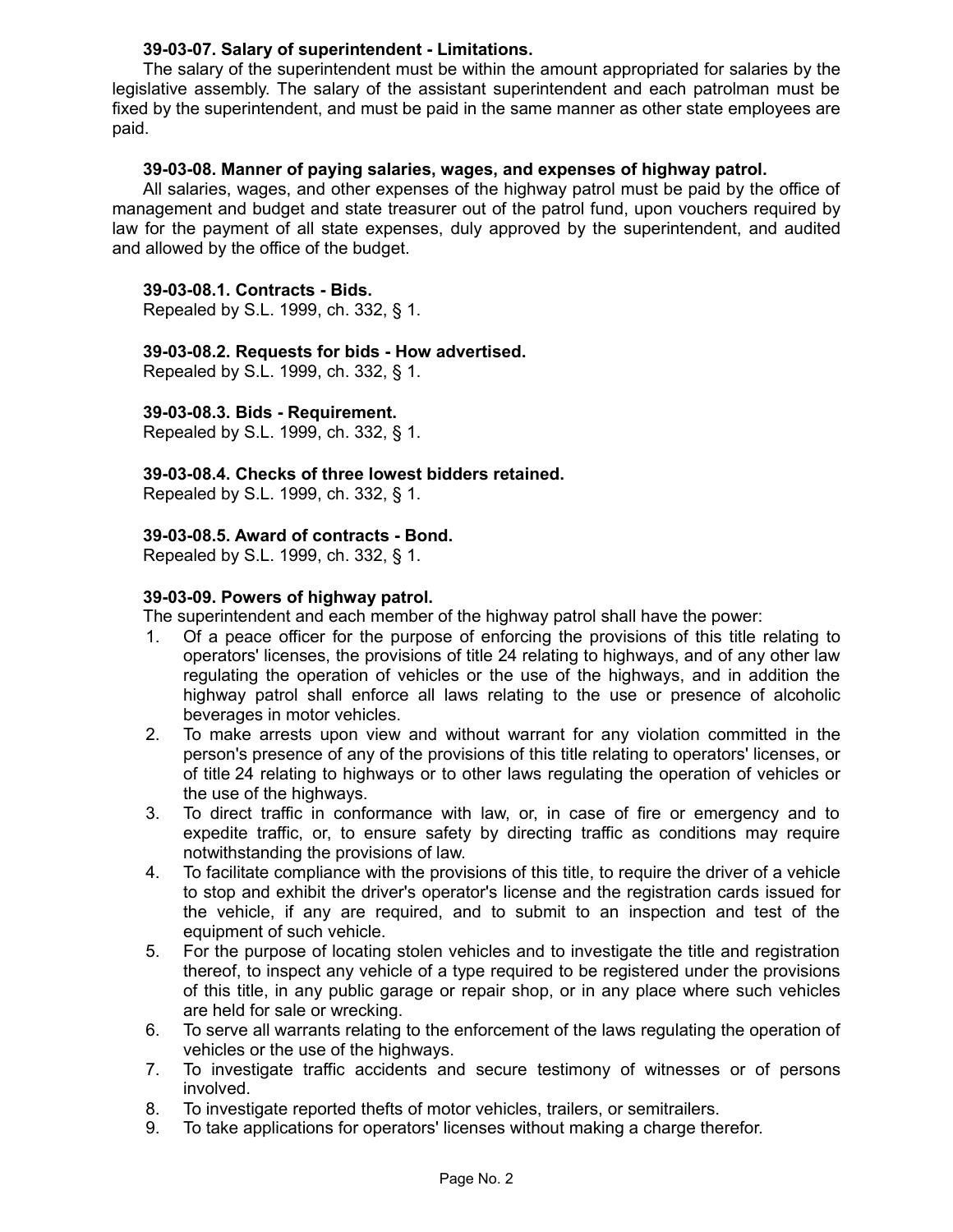- 10. To enforce all laws, rules, or regulations of the state of North Dakota pertaining to the closing hours of all businesses or establishments selling alcoholic beverages outside the limits of incorporated cities of this state.
- 11. To exercise general police powers over all violations of law committed on state owned or leased property.
- 12. To exercise general police powers over all violations of law committed in their presence or when in pursuit of any actual or suspected law violator.
- 13. To require a motor carrier owner, or a motor carrier's agent, affected by rules adopted under chapter 39-21 to produce logs or other documents to determine compliance with rules adopted under chapter 39-21.
- 14. To provide security and protection for the governor, the governor's immediate family, and other officers next in order of succession to the office of governor to the extent and in a manner the governor and the superintendent deem adequate and appropriate.
- 15. To provide security and protection for both houses of the legislative assembly while in session as in the opinion of the speaker of the house, the president of the senate, and the superintendent are deemed adequate and appropriate.
- 16. Of a peace officer when responding to a call for emergency assistance requiring an immediate response. Following a call for emergency assistance which occurs outside state-owned or state-leased property, a highway, or the highway right of way, notification must be provided to the local law enforcement agency having primary jurisdiction.
- 17. To promote public trust and an understanding of law enforcement through education, community outreach, and job shadowing programs.
- 18. To exercise general police powers over any violation of law committed on public or private property when requested by another law enforcement agency.

# **39-03-09.1. Job shadowing.**

For purposes of education and community outreach, and to promote public trust, the superintendent may permit a nonmember of the highway patrol to participate in job shadowing activities, including:

- 1. Participating in a ride-along program with a member of the highway patrol while on duty;
- 2. Operating a highway patrol motor vehicle on a closed course under the supervision of a member of the highway patrol; and
- 3. Discharging a firearm owned and used by the highway patrol while at a training facility and under the supervision of a member of the highway patrol.

# **39-03-10. Patrolmen to inspect motor vehicles - Report violations.**

Repealed by S.L. 1967, ch. 296, § 2.

# **39-03-11. Penalty for impersonating patrolman.**

Any person is guilty of a class A misdemeanor if:

- 1. Without authority, the person wears the badge of a member of the highway patrol, or a badge of similar design which would tend to deceive anyone;
- 2. The person impersonates a member of the highway patrol or other officer or employee of the highway patrol with intent to deceive anyone; or
- 3. Without authority, the person wears a uniform likely to be confused with the official uniform of the highway patrol.

# **39-03-12. Penalty in violation of chapter.**

Any person who violates any of the provisions of this chapter, for which another penalty is not specifically provided, is guilty of a class B misdemeanor.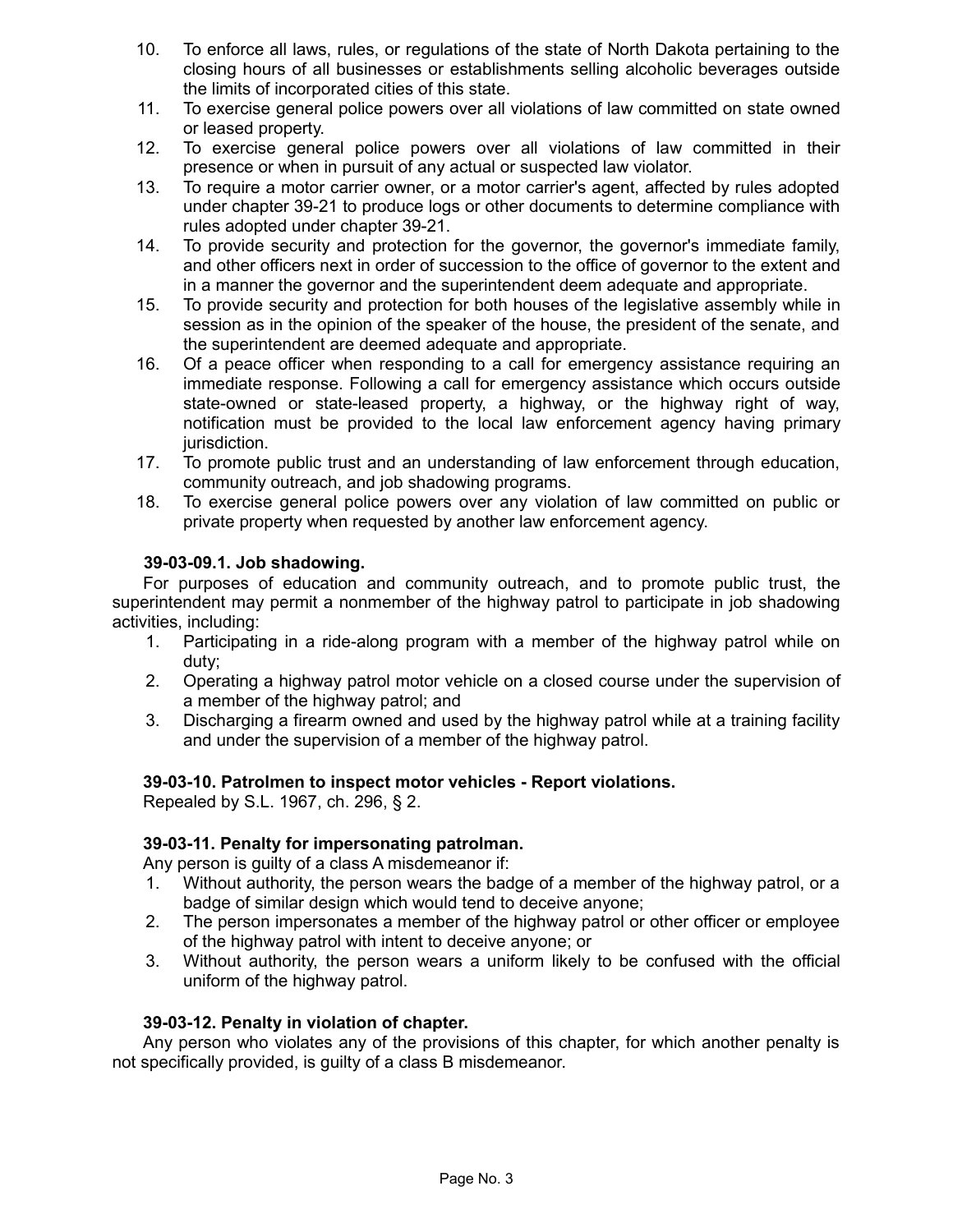# **39-03-13. Additional powers of superintendent.**

In addition to the superintendent's powers as a member of the highway patrol, the superintendent of the patrol has the following powers as administrative head of the patrol:

- 1. The superintendent may organize the patrol into divisions, bureaus, and districts as the superintendent deems necessary.
- 2. The superintendent may designate ranks, fix salaries with appropriate allowances for those ranks, and establish promotional procedures.
- 3. The superintendent or the superintendent's designee may take reasonable disciplinary action against members of the patrol for inefficiency, misconduct, insubordination, or violation of an established rule, whenever the superintendent or the superintendent's designee deems the actions necessary, provided that:
	- a. When demotion in rank is ordered summarily against a member of the patrol as a disciplinary measure, to be limited to a one-grade reduction in rank, the order is appealable under chapter 54-44.3.
	- b. When a reduction in pay of a member of the patrol is ordered summarily as a disciplinary measure, it must be limited to one year's duration and the order is appealable under chapter 54-44.3.
	- c. Suspension of pay for a member of the patrol for a period not exceeding seven days may be ordered summarily as a disciplinary measure, but an order for suspension of pay for a longer period is appealable under chapter 54-44.3.
- 4. A suspension of pay for a member of the patrol may be summarily ordered not more than twice in one year as separate disciplinary measures, except that further suspensions are appealable under chapter 54-44.3.

# **39-03-13.1. Law enforcement training center - Training conducted.**

The superintendent of the highway patrol is responsible for the operation, maintenance, and administration of the law enforcement training center. The superintendent shall appoint a director of the training center who is responsible for coordinating basic and advanced peace officer training and such other duties as may be prescribed by the superintendent. All peace officer training which is conducted at the law enforcement training center shall meet the certification criteria established by the peace officer standards and training board and must be in accordance with the basic and advanced peace officer curriculum established by the peace officer standards and training board.

# **39-03-13.2. Silver alert notice system.**

The superintendent, in cooperation with the bureau of criminal investigation and the division of state radio of the department of emergency services, shall establish a silver alert notice system to activate an urgent bulletin using the emergency alert system to air a description of a disabled adult or vulnerable elderly adult as defined in section 12.1-31-07 or a minor who has a developmental disability as defined in section 25-01.2-01, who has been reported to law enforcement as missing and to aid in the location of that individual.

# **39-03-14. Disciplinary board of review.**

Repealed by S.L. 1971, ch. 352, § 3.

# **39-03-15. Radar evidence in speed violations.**

The speed of any motor vehicle may be checked by the use of radio microwaves or other electrical device. The results of such checks shall be accepted as prima facie evidence of the speed of such motor vehicle in any court or legal proceedings where the speed of the motor vehicle is at issue. The driver of any such motor vehicle may be arrested without a warrant under this section, provided the arresting officer is in uniform or displays the officer's badge of authority; provided that such officer has observed the record of the speed of such motor vehicle by the radio microwaves or other electrical device, or has received a radio message from the officer who observed the speed of the motor vehicle recorded by the radio microwaves or other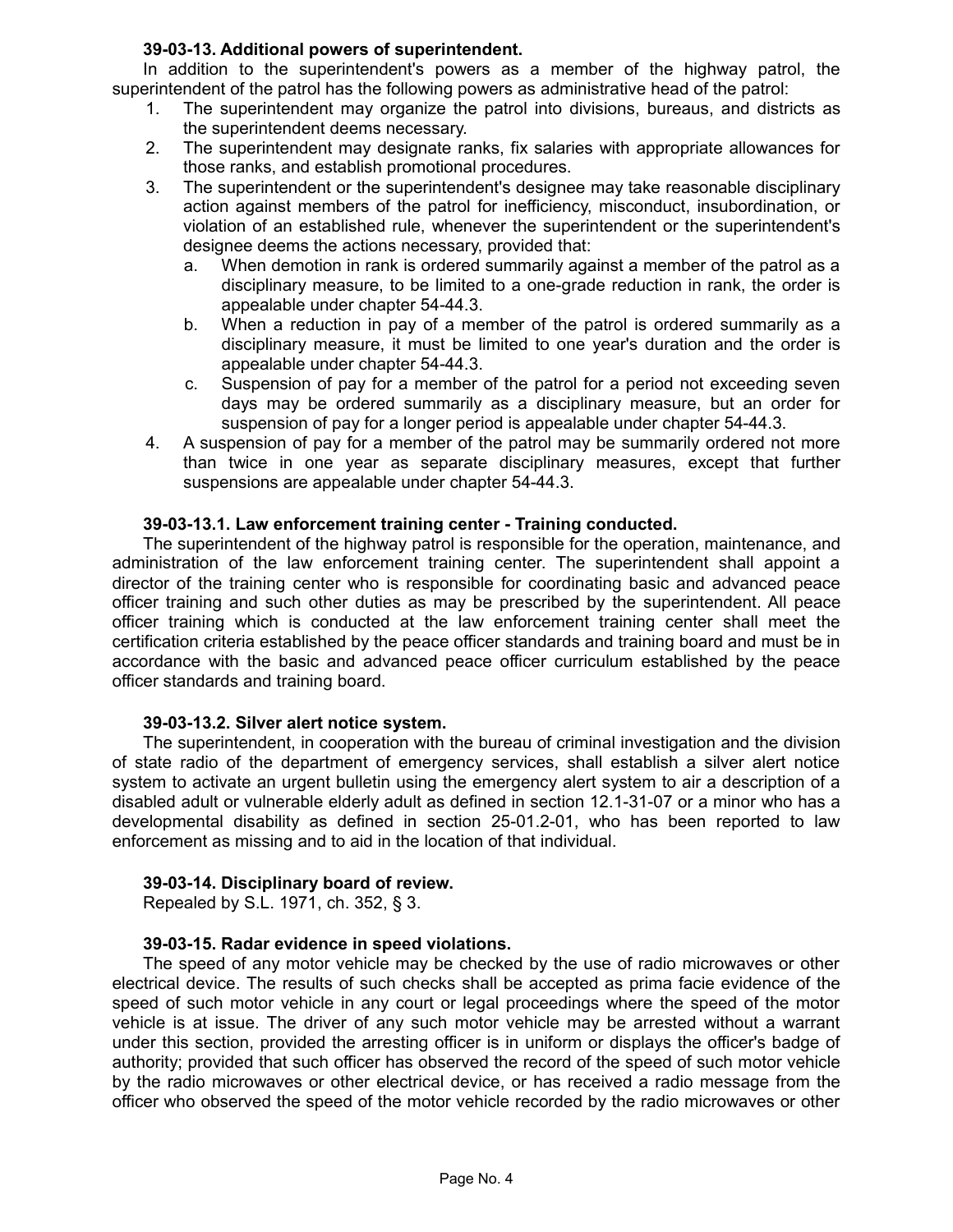electrical device. Nothing herein shall affect the powers of cities or towns to adopt and use such device to measure speed.

## **39-03-16. Safety division created - Director.**

There is hereby created a safety division within the state highway patrol for the purpose of reducing the danger of travel on the highways, roads, and streets of this state, the number of motor vehicle accidents with resultant loss of lives, personal injuries, and property damage, and encouraging better law enforcement, more uniform penalties, safe driving practices, and public adherence to traffic safety laws, through public education, information, and support.

The director of the safety division must be appointed by the superintendent in accordance with sections 39-03-03 and 39-03-04, and possessing such qualifications by education or experience in the field of highway safety as the superintendent shall determine. The director shall receive such compensation as may be determined by the superintendent.

### **39-03-17. Powers and duties of director of the safety division.**

The director of the safety division, under the supervision of the highway patrol superintendent, shall direct and carry on a public education and information program and assist and cooperate with all governmental or private agencies, organizations, or groups in order to encourage better and safer driving practices, better law enforcement, and more uniform penalties, for the purpose of reducing the number of motor vehicle accidents.

The director shall coordinate and strengthen the highway and traffic safety activities of the state of North Dakota and its political subdivisions. The director shall specifically promote the coordination of the functions of driver licensing and control, financial responsibility, traffic law enforcement, and other highway and traffic safety activities of the state highway patrol and the department of transportation, and shall generally work and cooperate with the officials in charge of these departments and all public officials in all matters relating to motor vehicle safety.

All supplies and equipment of the public safety division of the department of transportation are hereby transferred to the public safety division of the highway patrol created by section 39-03-16.

## **39-03-18. Highway patrol - Assets forfeiture fund - Purpose - Continuing appropriation.**

There is created a fund to be known as the highway patrol assets forfeiture fund. The fund consists of funds obtained from moneys, assets, and proceeds seized and forfeited pursuant to section 19-03.1-36, amounts received through court proceedings as restitution, and amounts remaining from the forfeiture of property after the payment of expenses for forfeiture and sale authorized by law. The total amount of deposits into the fund may not exceed three hundred thousand dollars within a biennium and any moneys in excess of that amount must be deposited in the general fund. The funds are appropriated as a continuing appropriation to the highway patrol for the following purposes:

- 1. For paying expenses necessary to inventory, safeguard, maintain, advertise, or sell property seized, detained, or forfeited, pursuant to section 19-03.1-36, or of any other necessary expenses incident to the seizure, detention, or forfeiture of the property.
- 2. For paying overtime compensation incurred as a result of investigations or violations of any state criminal law or law relating to the control of drug abuse.
- 3. For purchasing equipment related to criminal interdiction.
- 4. For paying matching funds required as a condition for receipt of funds from a federal government program awarding monetary grants or assistance for the investigation or apprehension of persons violating the provisions of chapter 19-03.1.

The superintendent of the highway patrol, with the concurrence of the director of the office of management and budget, shall establish the necessary accounting procedures for the use of the fund and shall personally approve, in writing, all requests for the use of the fund.